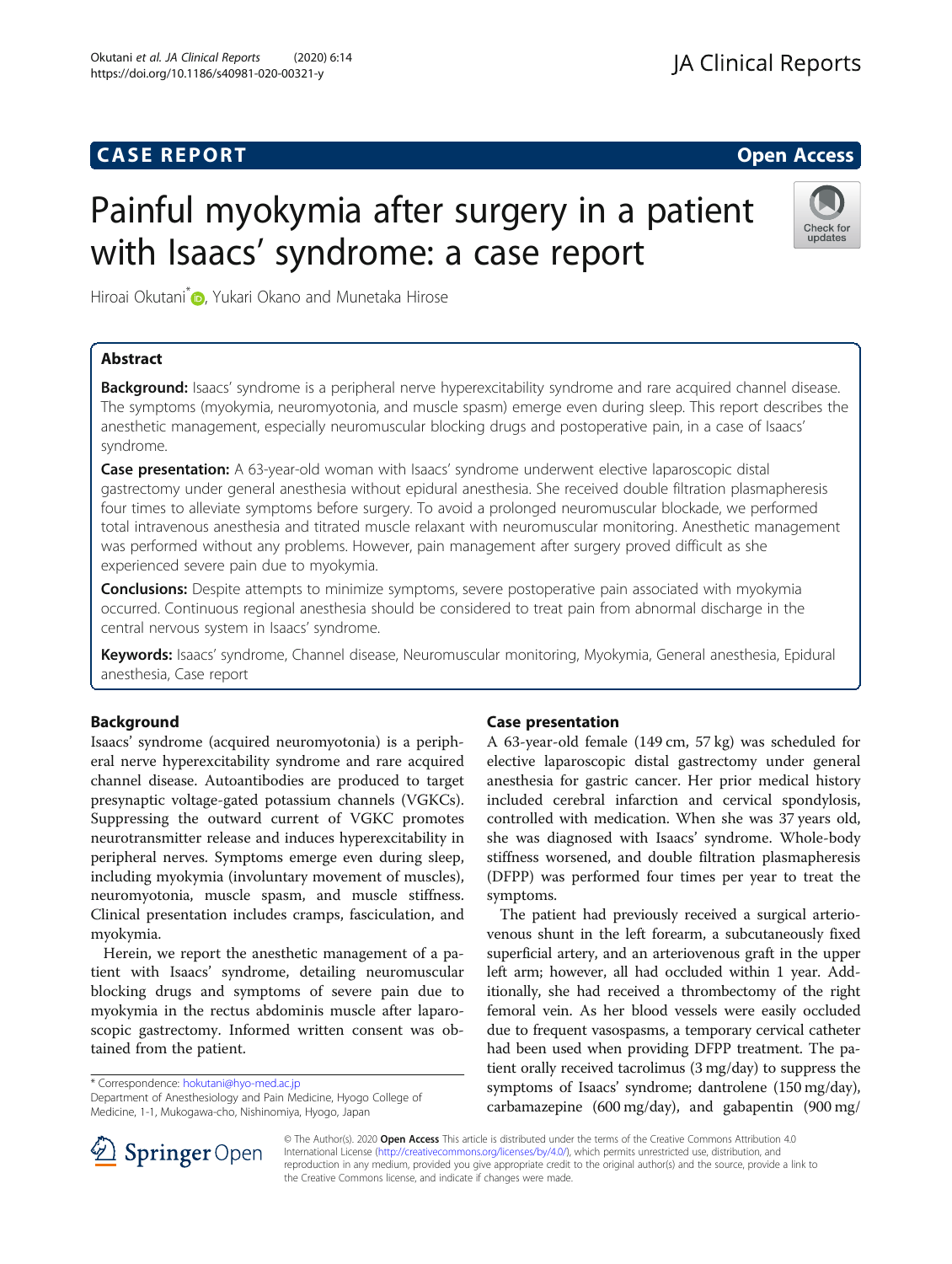day) to relieve the muscle symptoms; dabigatran etexilate methanesulfonate (320 mg/day) as an anticoagulant; cilostazol (150 mg/day) to prevent cerebral infarction; and nicorandil (10 mg/day) as a vasodilator to suppress vasospasms.

The results of preoperative examinations were not remarkable except hemoglobin of 10.8 g/dL. The patient had myokymia of the bilateral upper extremities, neuromyotonia of the bilateral thumb, and left ptosis. We classified her physical status as American Society of Anesthesiologists physical status III. She was admitted to the hospital a month prior to the operation to receive DFPP four times.

When she arrived at the operating room, she was hemodynamically stable and treated with dantrolene (50 mg), carbamazepine (200 mg), gabapentin (300 mg), and nicorandil (5 mg) as premedications. We performed preoperative monitoring, including standard monitoring, neuromuscular monitor (TOF-Watch®), and electroencephalogram using the Bispectral Index monitor.

General anesthesia was induced with 100 μg fentanyl, target-controlled infusion of 2.5 μg/mL propofol, and 50 mg lidocaine after pre-oxygenation with 100% oxygen. After induction, we confirmed that T4/T1 was 100% using the TOF; we then administered 20 mg rocuronium. The time to get a TOF ratio of 0% was 4 min, and endotracheal intubation was carefully performed without complications. Anesthesia was maintained with oxygen, air, propofol (TCI concentration, 2.3 μg/mL), remifentanil (0.15–0.3 μg/kg/min), and intermittent intravenous administration of fentanyl. We also used the minimum amount of muscle relaxant. Rocuronium (10 mg) was administered when the TOF ratio increased to 50%. The total dose of rocuronium was 90 mg. Surgery proceeded uneventfully. For postoperative analgesia, infiltration anesthesia was performed at the rectus sheath with levobupivacaine (0.25%, 20 mL) and an intravenous fentanyl pump (0.5 μg/kg/h) started 1 h before the end of surgery. At the end of the procedure, we confirmed that the TOF ratio had recovered to > 90%. The residual neuromuscular block was antagonized using sugammadex (2 mg/kg), and propofol and remifentanil were discontinued. Shortly afterward, the TOF ratio recovered completely and spontaneous respiration resumed. The patient followed our commands and showed spontaneous breathing, and tracheal extubation was performed. The total operative time was 225 min and the anesthetic duration was 355 min. Subsequent to confirming stable vital signs and neuromuscular symptoms after extubation, the patient was moved to an intensive care unit.

After transfer, she complained about abdominal pain, so the infusion rate of fentanyl was increased to  $1.0 \mu g$ / kg/h, and dexmedetomidine (0.4 μg/kg/h) was added to control pain. She was discharged to the general ward the

day after surgery; however, the abdominal pain worsened because myokymia frequently occurs in the rectus abdominis muscle. The patient complained about severe pain (numerical rating scale, 8/10), so the infusion rate of fentanyl was increased to 2.0 μg/kg/h, which was effective for controlling pain. Afterward, she often experienced vomiting 8 days after surgery. The clinical course seemed to originate from postoperative pyloric stenosis. She received gastric bougie procedures two times after the surgery. The symptoms of Isaacs' syndrome were stable after the postoperative pain was relieved, and she was discharged on postoperative day 66.

#### **Discussion**

Isaacs' syndrome (acquired neuromyotonia) is an extremely rare disorder. It is a peripheral nerve hyperexcitability syndrome and a type of acquired channel disease [[1\]](#page-2-0). The immune system produces autoantibodies that target the presynaptic voltage-gated potassium channels, inducing hyperexcitability of peripheral nerves [[1\]](#page-2-0). Involuntary movements emerge even during sleep and include myokymia, muscle relaxation disorder (neuromyotonia), muscle spasm, muscle stiffness, and hyperhidrosis. Since the first reports of this syndrome in 1961 [[2\]](#page-2-0), thymoma, myasthenia gravis, and anti-acetylcholine receptor disorder have been reported as complications of Isaacs' syndrome  $[1, 3]$  $[1, 3]$  $[1, 3]$  $[1, 3]$ . It was thought that this syndrome is an autoimmune disease because plasmapheresis is an effective method to treat the symptoms  $[4]$  $[4]$ .

Typical examination reveals VGKC antibodies in the serum, myokymic discharge using electromyography, neuromyotonic discharge, and repeated low amplitude potential by nerve conduction study. Methods of treatment include administering antiepileptic drugs, muscle relaxants, and symptomatic treatment with analgesics. In cases of severe symptoms, patients are required to undergo steroid pulse therapy, immunoglobulin therapy, and plasmapheresis. As the abnormal discharge occurs at the neuromuscular junction, a proximal block might not suppress the discharge. In contrast, general anesthesia with neuromuscular blockade will abolish this discharge. Suppressing the abnormal muscle symptoms with only a local anesthetic agent would require considerably high concentrations. However, reports support the efficacy of muscle relaxants (depolarizing and nondepolarizing) and spinal and epidural anesthesia for suppressing spontaneous discharge [[5,](#page-2-0) [6\]](#page-2-0).

Since previous reports have shown an increase in acetylcholine release in these patients and tolerance of dtubocurarine has been demonstrated in vitro, we can predict a tolerance for non-depolarizing muscle relaxants in patients with Isaacs' syndrome [\[7](#page-2-0), [8\]](#page-2-0). Some reports have suggested that general anesthesia in patients with Isaacs' syndrome does not exacerbate neuromuscular disorders